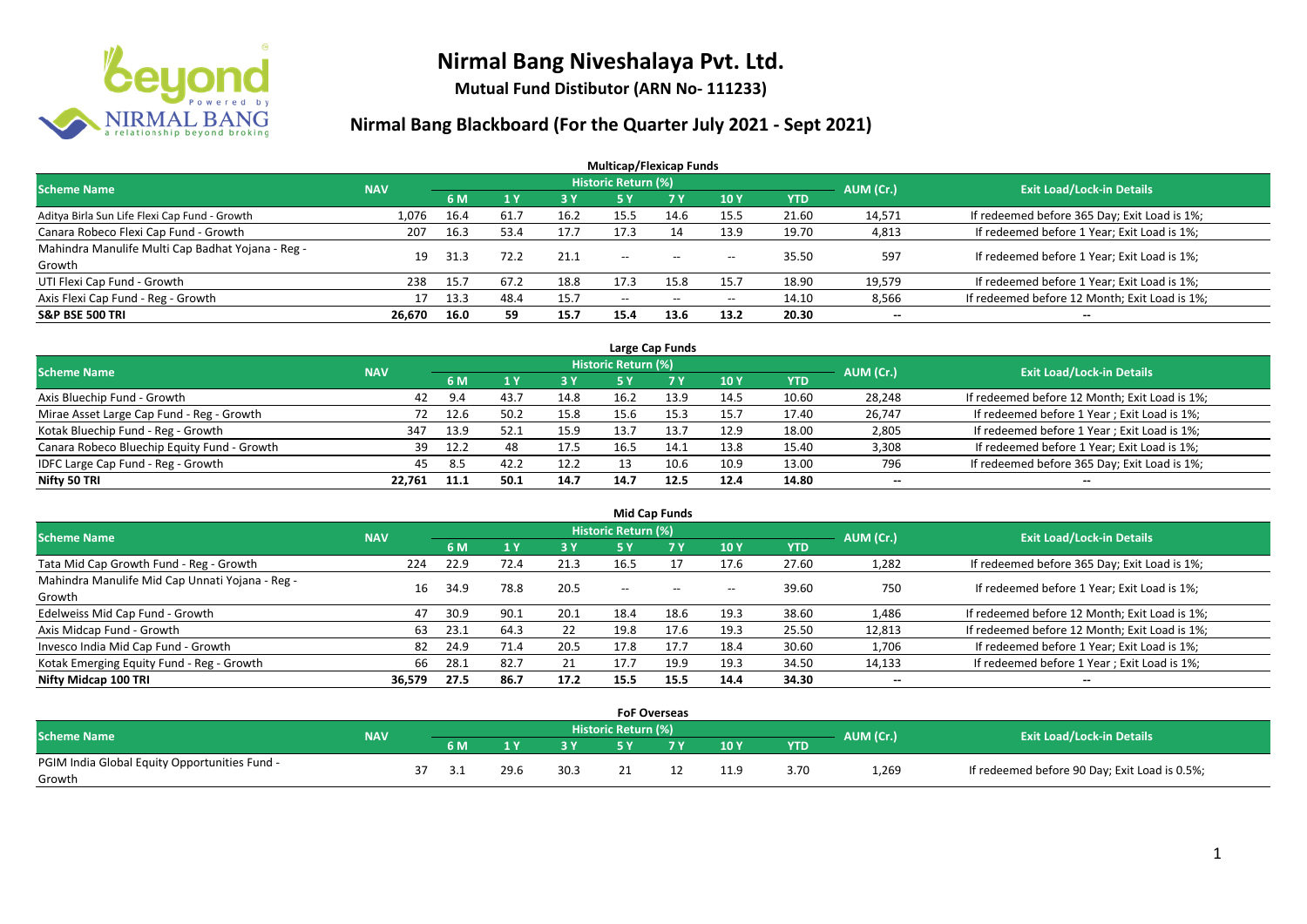

**Mutual Fund Distibutor (ARN No- 111233)**

#### **Nirmal Bang Blackboard (For the Quarter July 2021 - Sept 2021)**

| Large & Midcap                                 |            |      |      |            |                     |      |            |            |                          |                                              |  |  |  |
|------------------------------------------------|------------|------|------|------------|---------------------|------|------------|------------|--------------------------|----------------------------------------------|--|--|--|
| <b>Scheme Name</b>                             | <b>NAV</b> |      |      |            | Historic Return (%) |      |            |            | AUM (Cr.)                | <b>Exit Load/Lock-in Details</b>             |  |  |  |
|                                                |            | 6 M  |      | <b>3 Y</b> | <b>5 Y</b>          | 7 Y  | <b>10Y</b> | <b>YTD</b> |                          |                                              |  |  |  |
| Mirae Asset Emerging Bluechip Fund - Growth    | 90         | 21.2 | 68   | 23.8       | 21.2                | 22.4 | 22.6       | 27.50      | 18,676                   | If redeemed before 1 Year; Exit Load is 1%;  |  |  |  |
| Canara Robeco Emerging Equities - Growth       | 149        | 20.1 | 64.3 | 17.8       | 18.3                | 19.2 | 20.2       | 23.80      | 9,633                    | If redeemed before 1 Year; Exit Load is 1%;  |  |  |  |
| HDFC Large and Mid Cap Fund - Growth           | 169        | 23.1 | 70.6 | 16.9       | 13.3                | 10.9 | 10.7       | 30.40      | 2,526                    | If redeemed before 1 Year; Exit Load is 1%;  |  |  |  |
| Kotak Equity Opportunities Fund - Reg - Growth | 183        | 17.7 | 54.6 | 17.5       | 15.8                | 15.7 | 14.8       | 22.50      | 6,824                    | If redeemed before 1 Year; Exit Load is 1%;  |  |  |  |
| Tata Large & Mid Cap Fund - Reg - Growth       | 307        | 17.5 | 56.6 | 18.2       | 14.1                | 14.2 | 14.3       | 21.00      | 2,398                    | If redeemed before 365 Day; Exit Load is 1%; |  |  |  |
| NIFTY Large Midcap 250 TRI                     | 11.175     | 19.6 | 66.9 | 17.1       | 16.7                | 15.4 | 14.9       | 24.60      | $\overline{\phantom{a}}$ | $\sim$                                       |  |  |  |

| <b>Focused Funds</b>                                |            |      |    |      |                     |           |                          |            |                 |                                                |  |  |  |
|-----------------------------------------------------|------------|------|----|------|---------------------|-----------|--------------------------|------------|-----------------|------------------------------------------------|--|--|--|
| <b>Scheme Name</b>                                  | <b>NAV</b> |      |    |      | Historic Return (%) |           |                          |            | AUM (Cr.)       | <b>Exit Load/Lock-in Details</b>               |  |  |  |
|                                                     |            | 6 M  |    | 3 Y  | 75 Y                | <b>7Y</b> | 10Y                      | <b>YTD</b> |                 |                                                |  |  |  |
| Axis Focused 25 Fund - Growth                       | 42         | 11.8 |    | 14   |                     | 16.2      | $\hspace{0.05cm} \ldots$ | 12.70      | 17,336          | If redeemed before 12 Month; Exit Load is 1%;  |  |  |  |
| Nippon India Focused Equity Fund - Reg - Growth     | 71         | 20.0 | 69 | 16.4 | 14.3                | 15.3      | 16.3                     | 27.40      | 5,282           | If redeemed before 12 Months; Exit Load is 1%; |  |  |  |
| ICICI Prudential Focused Equity Fund - Ret - Growth | 45         | 15.4 |    | 15.5 |                     | 12.1      | 12.4                     | 23.70      | 1,675           | If redeemed before 1 Year; Exit Load is 1%;    |  |  |  |
| SBI Focused Equity Fund - Growth                    | 216        | 21.4 |    | 17.9 | 16.6                | 16.3      | 17.1                     | 23.10      | 16,857          | If redeemed before 1 Year; Exit Load is 1%;    |  |  |  |
| <b>S&amp;P BSE 500 TRI</b>                          | 26,670     | 16.0 | 59 | 15.7 | 15.4                | 13.6      | 13.2                     | 20.30      | $\qquad \qquad$ | $-$                                            |  |  |  |

| <b>Small Cap Funds</b>                     |            |      |       |                            |      |      |                          |            |           |                                               |  |  |  |
|--------------------------------------------|------------|------|-------|----------------------------|------|------|--------------------------|------------|-----------|-----------------------------------------------|--|--|--|
| <b>Scheme Name</b>                         | <b>NAV</b> |      |       | <b>Historic Return (%)</b> |      |      |                          |            | AUM (Cr.) | <b>Exit Load/Lock-in Details</b>              |  |  |  |
|                                            |            | 6 M  |       | 3 Y                        | 5 Y  |      | 10Y                      | <b>YTD</b> |           |                                               |  |  |  |
| Axis Small Cap Fund - Reg - Growth         | 55.        | 35.8 | 92.8  | 27.7                       | 21.4 | 20   | $\hspace{0.05cm} \cdots$ | 40.00      | 6,009     | If redeemed before 12 Month; Exit Load is 1%; |  |  |  |
| Kotak Small Cap Fund - Reg - Growth        | 147        | 42.2 | 124.5 | 26.3                       | 20.2 | 20.8 | 18.9                     | 49.70      | 4,766     | If redeemed before 1 Year; Exit Load is 1%;   |  |  |  |
| Nippon India Small Cap Fund - Reg - Growth | 76         | 47.2 | 117.1 | 23.9                       | 22.4 | 21.9 | 22.5                     | 52.50      | 15,353    | If redeemed before 1 Month; Exit Load is 1%;  |  |  |  |
| DSP Small Cap Fund - Reg - Growth          | 101        | 37.9 | 100.6 | 21.6                       | 15.8 | 20.3 | 20.3                     | 41.50      | 7,631     | If redeemed before 12 Month; Exit Load is 1%; |  |  |  |
| SBI Small Cap Fund - Growth                | 95         | 29.5 | 91.5  | 23.5                       | 22.2 | 24.8 | 23.4                     | 33.60      | 9,092     | If redeemed before 1 Year; Exit Load is 1%;   |  |  |  |
| Nifty Smallcap 100 TRI                     | 13,017     | 41.4 | 120   | 15.6                       | 13   | 11.7 | 12.1                     | 48.00      | $- -$     | $- -$                                         |  |  |  |

#### **ELSS Schemes (Tax Saving u/s 80-C)**

| <b>Scheme Name</b>                           | <b>NAV</b> |      |      | <b>Historic Return (%)</b> |      |       |                          |            | AUM (Cr.)                | <b>Exit Load/Lock-in Details</b> |
|----------------------------------------------|------------|------|------|----------------------------|------|-------|--------------------------|------------|--------------------------|----------------------------------|
|                                              |            | 6 M  |      | 3 Y                        | 5 Y  |       | 10Y                      | <b>YTD</b> |                          |                                  |
| Axis Long Term Equity Fund - Growth          | 68         | 13.5 | 54.9 | 15.6                       | 16.1 | 16.4  | 18.1                     | 14.40      | 30,520                   | Nil                              |
| Canara Robeco Equity Tax Saver Fund - Growth | 107        | 17.8 | 62.4 | 20.4                       | 18   | 15.3  | 15                       | 22.70      | 2,343                    | Nil                              |
| Kotak Tax Saver Fund - Reg - Growth          | 66         | 18.8 | 57.2 | 17.6                       | 15.4 | 15.7  | 13.7                     | 23.20      | 2,073                    | Nil                              |
| Invesco India Tax Plan - Growth              | 78         | 17.9 | 56.6 | 15.7                       | 15.7 | 15.8  | 15.6                     | 21.30      | 1,708                    | Nil                              |
| Mirae Asset Tax Saver Fund - Reg - Growth    | 29         | 18.8 | 65.4 | 21.5                       | 20.9 | $- -$ | $\hspace{0.05cm} \ldots$ | 24.40      | 8,338                    | Nil                              |
| <b>S&amp;P BSE 200 TRI</b>                   | 8.463      | 13.9 | 55.3 | 15.6                       | 15.2 | 13.5  | 13.1                     | 18.10      | $\overline{\phantom{a}}$ | $\sim$                           |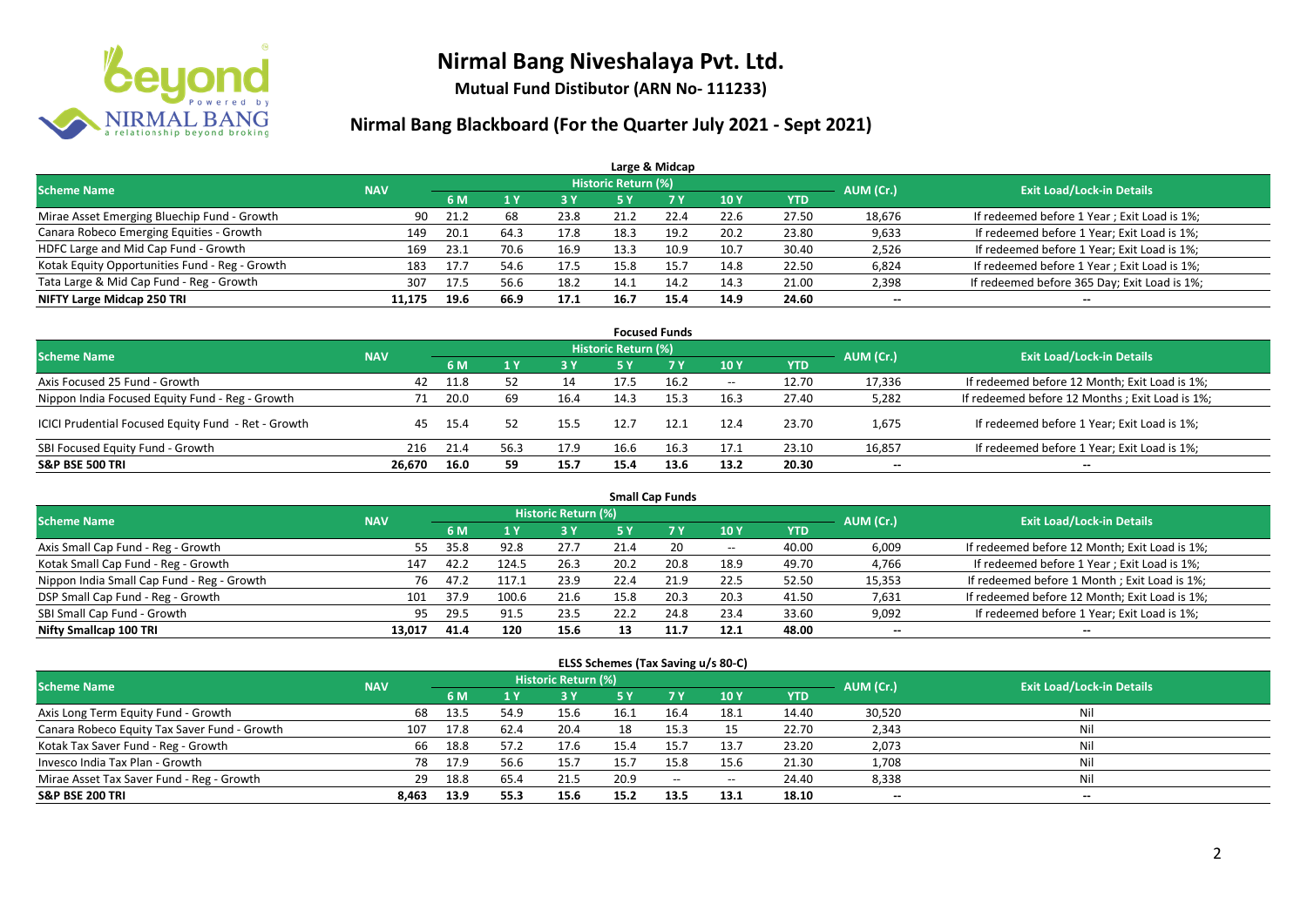

**Mutual Fund Distibutor (ARN No- 111233)**

| <b>Solution Oriented</b>                                  |            |      |      |                     |      |      |                          |            |                   |                                               |  |  |
|-----------------------------------------------------------|------------|------|------|---------------------|------|------|--------------------------|------------|-------------------|-----------------------------------------------|--|--|
| <b>Scheme Name</b>                                        | <b>NAV</b> |      |      | Historic Return (%) |      |      |                          |            | AUM (Cr.)         | <b>Exit Load/Lock-in Details</b>              |  |  |
|                                                           |            | 6 M  | 1 Y  | <b>3Y</b>           | 5 Y  | 7 Y. | 10Y                      | <b>YTD</b> |                   |                                               |  |  |
| <b>HDFC Childrens Gift Fund</b>                           | 176        | 17.5 | 48.1 | 15.3                | 14.4 | 13.7 | 14.5                     | 19.90      | 4,836             | Nil                                           |  |  |
| Tata Retirement Savings Fund - Moderate Plan - Reg        | 41         | 9.4  | 36.7 | 10.9                | 13.3 | 14.5 | $--$                     | 11.90      | 1,463             | If redeemed before 61 Month; Exit Load is 1%; |  |  |
| Tata Retirement Savings Fund - Progressive Plan -<br>Reg  | 41         | 10.9 | 42.8 | 11.7                | 14.8 | 15   | $- -$                    | 13.90      | 1,089             | If redeemed before 61 Month; Exit Load is 1%; |  |  |
| Tata Retirement Savings Fund - Reg - Conservative<br>Plan | 24         | -3.7 | 13.1 | 8.4                 | 8.6  | 9.2  | $\hspace{0.05cm} \ldots$ | 4.30       | 173               | If redeemed before 61 Month; Exit Load is 1%; |  |  |
| <b>S&amp;P BSE 200 TRI</b>                                | 8.463      | 13.9 | 55.3 | 15.6                | 15.2 | 13.5 | 13.1                     | 18.10      | $\hspace{0.05cm}$ | $\qquad \qquad$                               |  |  |

| <b>Index Fund</b>                                             |            |      |       |                            |                          |      |                          |            |                          |                                               |  |  |  |
|---------------------------------------------------------------|------------|------|-------|----------------------------|--------------------------|------|--------------------------|------------|--------------------------|-----------------------------------------------|--|--|--|
| <b>Scheme Name</b>                                            | <b>NAV</b> |      |       | <b>Historic Return (%)</b> |                          |      |                          |            | AUM (Cr.)                | <b>Exit Load/Lock-in Details</b>              |  |  |  |
|                                                               |            | 6 M  |       | 3Y                         | <b>5Y</b>                | 7 Y  | 10 Y                     | <b>YTD</b> |                          |                                               |  |  |  |
| HDFC Index Fund-NIFTY 50 Plan                                 | 147        | 10.8 | 49.4  | 14                         | 14                       | 11.9 | 11.7                     | 14.50      | 3,343                    | If redeemed before 3 Day; Exit Load is 0.25%; |  |  |  |
| ICICI Prudential Nifty Next 50 Index Fund - Growth            | 34         | 15.6 | 50.1  | 12.1                       | 12.8                     | 13.4 | 13.1                     | 20.10      | 1,304                    | Nil                                           |  |  |  |
| Motilal Oswal Nifty Midcap 150 Index Fund - Reg -<br>Growth   | 18         | 26.7 | 80.8  | $- -$                      | $\overline{\phantom{a}}$ |      | $\hspace{0.05cm} \cdots$ | 32.70      | 282                      | If redeemed before 15 Day; Exit Load is 1%;   |  |  |  |
| Motilal Oswal Nifty Smallcap 250 Index Fund - Reg -<br>Growth | 20         | 42.0 | 112.9 | $--$                       | $\hspace{0.05cm} \ldots$ |      | $\hspace{0.05cm} \cdots$ | 47.80      | 186                      | If redeemed before 15 Day; Exit Load is 1%;   |  |  |  |
| UTI Nifty Index Fund - Growth                                 | 106        | 10.9 | 49.7  | 14.3                       | 14.2                     | 12   | 11.7                     | 14.60      | 4,211                    | Nil                                           |  |  |  |
| Nifty 50 TRI                                                  | 22,761     | 11.1 | 50.1  | 14.7                       | 14.7                     | 12.5 | 12.4                     | 14.80      | $\hspace{0.05cm} \cdots$ | $\overline{\phantom{a}}$                      |  |  |  |

| <b>Contra/Value Fund</b>                |            |      |                |                     |      |      |      |            |           |                                              |  |  |  |
|-----------------------------------------|------------|------|----------------|---------------------|------|------|------|------------|-----------|----------------------------------------------|--|--|--|
| <b>Scheme Name</b>                      | <b>NAV</b> |      |                | Historic Return (%) |      |      |      |            | AUM (Cr.) | <b>Exit Load/Lock-in Details</b>             |  |  |  |
|                                         |            | 6 M  |                | 3Y                  |      |      | 10Y  | <b>YTD</b> |           |                                              |  |  |  |
| Invesco India Contra Fund - Growth      | 72         | ذ.15 | 54.            | 15.8                | 16.9 | 16.4 | 16.1 | 20.50      | 7,529     | If redeemed before 1 Year; Exit Load is 1%;  |  |  |  |
| IDFC Sterling Value Fund - Reg - Growth | 79         | 37.6 | 105            | 15.1                | 16.8 | 15.6 | 15.3 | 44.80      | 3,733     | If redeemed before 365 Day; Exit Load is 1%; |  |  |  |
| SBI Contra Fund - Growth                | 181        | 27.0 | Q <sub>1</sub> | 19                  | 14.7 | 13.8 | 12.6 | 33.50      | 2,394     | If redeemed before 1 Year; Exit Load is 1%;  |  |  |  |
| UTI Value Opportunities Fund - Growth   | 93         | 15.5 | 59             | 16.2                | 14.1 |      | 12.9 | 21.60      | 6,117     | If redeemed before 1 Year; Exit Load is 1%;  |  |  |  |
| <b>S&amp;P BSE 500 TRI</b>              | 26.670     | 16.0 | 59             | 15.7                | 15.4 | 13.6 | 13.2 | 20.30      | $\sim$    | $\sim$                                       |  |  |  |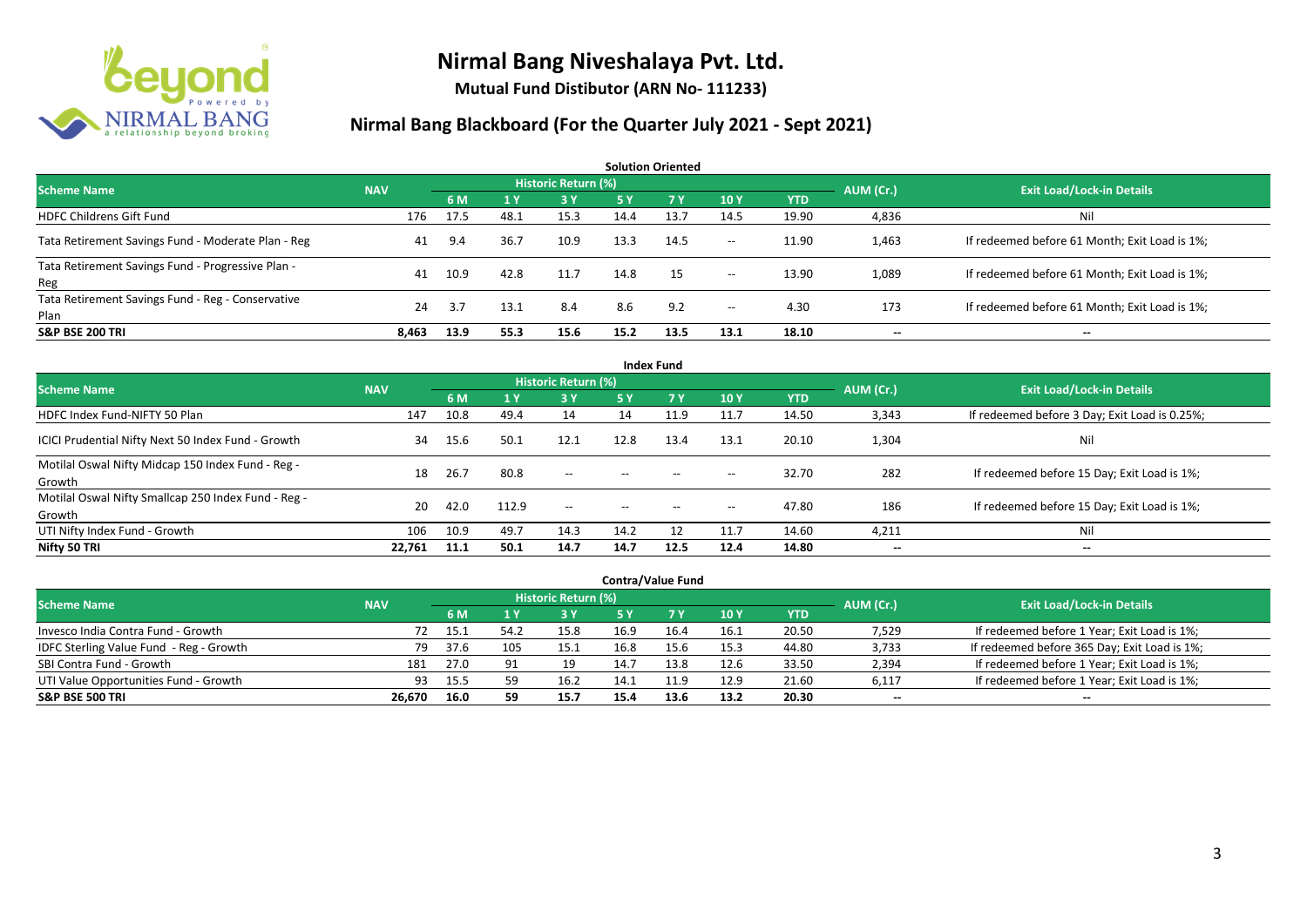

**Mutual Fund Distibutor (ARN No- 111233)**

| Sector/Thematic                                        |            |      |      |                            |                          |                          |                                                     |            |                          |                                               |  |  |  |
|--------------------------------------------------------|------------|------|------|----------------------------|--------------------------|--------------------------|-----------------------------------------------------|------------|--------------------------|-----------------------------------------------|--|--|--|
| <b>Scheme Name</b>                                     | <b>NAV</b> |      |      | <b>Historic Return (%)</b> |                          |                          |                                                     |            | AUM (Cr.)                | <b>Exit Load/Lock-in Details</b>              |  |  |  |
|                                                        |            | 6 M  | 1 Y  | 3 Y                        | 5 Y                      | <b>7Y</b>                | 10Y                                                 | <b>YTD</b> |                          |                                               |  |  |  |
| Aditya Birla Sun Life PSU Equity Fund - Reg - Growth   | 13         | 23.6 | 55.6 | $\hspace{0.05cm} \ldots$   |                          |                          | $-$                                                 | 32.00      | 774                      | If redeemed before 30 Day; Exit Load is 1%;   |  |  |  |
| Canara Robeco Consumer Trends Fund - Reg -<br>Growth   | 61         | 15.0 | 53.4 | 17.5                       | 17.3                     | 17.2                     | 15.8                                                | 18.50      | 630                      | If redeemed before 1 Year; Exit Load is 1%;   |  |  |  |
| Edelweiss Recently Listed IPO Fund - Reg - Growth      | 18         | 30.2 | 79.7 | 24                         | $\hspace{0.05cm} \ldots$ | $-$                      | $-$                                                 | 36.40      | 432                      | If redeemed before 180 Day; Exit Load is 2%;  |  |  |  |
| Mirae Asset Great Consumer Fund - Growth               | 50         | 15.5 | 50.7 | 15.1                       | 16.7                     | 15.9                     | 16.8                                                | 21.10      | 1,329                    | If redeemed before 1 Year; Exit Load is 1%;   |  |  |  |
| <b>ICICI Prudential Technology Fund - Growth</b>       | 135        | 29.2 | 111  | 33.1                       | 27.5                     | 21.9                     | 22.5                                                | 36.00      | 3,494                    | If redeemed before 15 Day; Exit Load is 1%;   |  |  |  |
| Nippon India Pharma Fund - Reg - Growth                | 313        | 21.4 | 59.7 | 30.9                       | 17.8                     | 18.1                     | 17.9                                                | 23.80      | 5,447                    | If redeemed before 1 Month; Exit Load is 1%;  |  |  |  |
| BNP Paribas India Consumption Fund - Reg - Growth      | 18         | 14.4 | 45.4 | $- -$                      | $\hspace{0.05cm} \ldots$ | $\hspace{0.05cm} \ldots$ | $\hspace{0.05cm} -\hspace{0.05cm} -\hspace{0.05cm}$ | 18.10      | 765                      | If redeemed before 12 Month; Exit Load is 1%; |  |  |  |
| ICICI Prudential Banking and Financial Services Fund - |            |      |      |                            | 14.7                     |                          |                                                     |            |                          |                                               |  |  |  |
| Retail - Growth                                        | 84         | 21.7 | 71.6 | 13.5                       |                          | 15.5                     | 16.2                                                | 27.70      | 4,677                    | If redeemed before 15 Day; Exit Load is 1%;   |  |  |  |
| <b>S&amp;P BSE 500 TRI</b>                             | 26,670     | 16.0 | 59   | 15.7                       | 15.4                     | 13.6                     | 13.2                                                | 20.30      | $\overline{\phantom{a}}$ | $\overline{\phantom{m}}$                      |  |  |  |

| <b>Dynamic Asset Allocation Funds</b>                      |            |      |      |                            |                          |                          |                          |            |                          |                                               |  |  |  |
|------------------------------------------------------------|------------|------|------|----------------------------|--------------------------|--------------------------|--------------------------|------------|--------------------------|-----------------------------------------------|--|--|--|
| <b>Scheme Name</b>                                         | <b>NAV</b> |      |      | <b>Historic Return (%)</b> |                          |                          |                          |            | AUM (Cr.)                | <b>Exit Load/Lock-in Details</b>              |  |  |  |
|                                                            |            | 6 M  |      | 3 Y                        | <b>5 Y</b>               | <b>77V</b>               | <b>10Y</b>               | <b>YTD</b> |                          |                                               |  |  |  |
| ICICI Prudential Balanced Advantage Fund - Reg -<br>Growth | 47         | 7.7  | 28.8 | 11.8                       | 10.7                     | 11                       | 12.4                     | 9.50       | 32,942                   | If redeemed before 1 Year; Exit Load is 1%;   |  |  |  |
| Nippon India Balanced Advantage Fund - Reg -<br>Growth     | 118        | 10.2 | 31.4 | 11.3                       | 11.5                     | 10.7                     | 11.6                     | 12.20      | 3,722                    | If redeemed before 12 Month; Exit Load is 1%; |  |  |  |
| Tata Balanced Advantage Fund - Reg - Growth                | 14         | 8.4  | 27.6 | $- -$                      |                          |                          | $\overline{\phantom{a}}$ | 10.90      | 2,873                    | If redeemed before 365 Day; Exit Load is 1%;  |  |  |  |
| Edelweiss Balanced Advantage Fund - Growth                 | 34         | 8.9  | 33.4 | 13.9                       | 12.4                     |                          | 11.5                     | 11.90      | 4,309                    | If redeemed before 365 Day; Exit Load is 1%;  |  |  |  |
| Kotak Balanced Advantage Fund - Reg - Growth               | 14         | 6.8  | 24.2 | $- -$                      | $\overline{\phantom{a}}$ | $\hspace{0.05cm} \ldots$ | $- -$                    | 8.20       | 9,380                    | If redeemed before 1 Year; Exit Load is 1%;   |  |  |  |
| NIFTY 50 Hybrid Composite Debt 65:35 Index                 | 13,602     | 7.9  | 32.8 | 13.9                       | 12.9                     | 11.7                     | 11.5                     | 10.10      | $\overline{\phantom{a}}$ | $\overline{\phantom{a}}$                      |  |  |  |

|                                                 |            |      |      |                            |      | <b>Hybrid Aggressive</b> |                          |            |                          |                                               |
|-------------------------------------------------|------------|------|------|----------------------------|------|--------------------------|--------------------------|------------|--------------------------|-----------------------------------------------|
| <b>Scheme Name</b>                              | <b>NAV</b> |      |      | <b>Historic Return (%)</b> |      |                          |                          |            | AUM (Cr.)                | <b>Exit Load/Lock-in Details</b>              |
|                                                 |            | 6 M  |      | 73 Y.                      | 5 Y  |                          | 10Y                      | <b>YTD</b> |                          |                                               |
| Canara Robeco Equity Hybrid Fund - Growth       | 231        | 12.3 | 39.7 | 15.5                       | 14.5 | 13.9                     |                          | 14.90      | 5,636                    | If redeemed before 1 Year; Exit Load is 1%;   |
| DSP Equity & Bond Fund - Growth                 | 225        | 14.7 | 45.1 | 15.9                       |      | 14.3                     | 12.8                     | 17.50      | 6,967                    | If redeemed before 12 Month; Exit Load is 1%; |
| SBI Equity Hybrid Fund - Growth                 | 189        | 11.6 | 39.3 | 14.7                       | 13.2 | 13.4                     | 14.2                     | 14.70      | 41,265                   | If redeemed before 12 Month; Exit Load is 1%; |
| Mirae Asset Hybrid - Equity Fund - Reg - Growth | 21         | 12.5 | 40.9 | 15.2                       | 14.1 | $- -$                    | $\overline{\phantom{a}}$ | 16.20      | 5,345                    | If redeemed before 1 Year; Exit Load is 1%;   |
| NIFTY 50 Hybrid Composite Debt 65:35 Index      | 13,602     | 7.9  | 32.8 | 13.9                       | 12.9 | 11.7                     | 11.5                     | 10.10      | $\overline{\phantom{a}}$ | $\overline{\phantom{a}}$                      |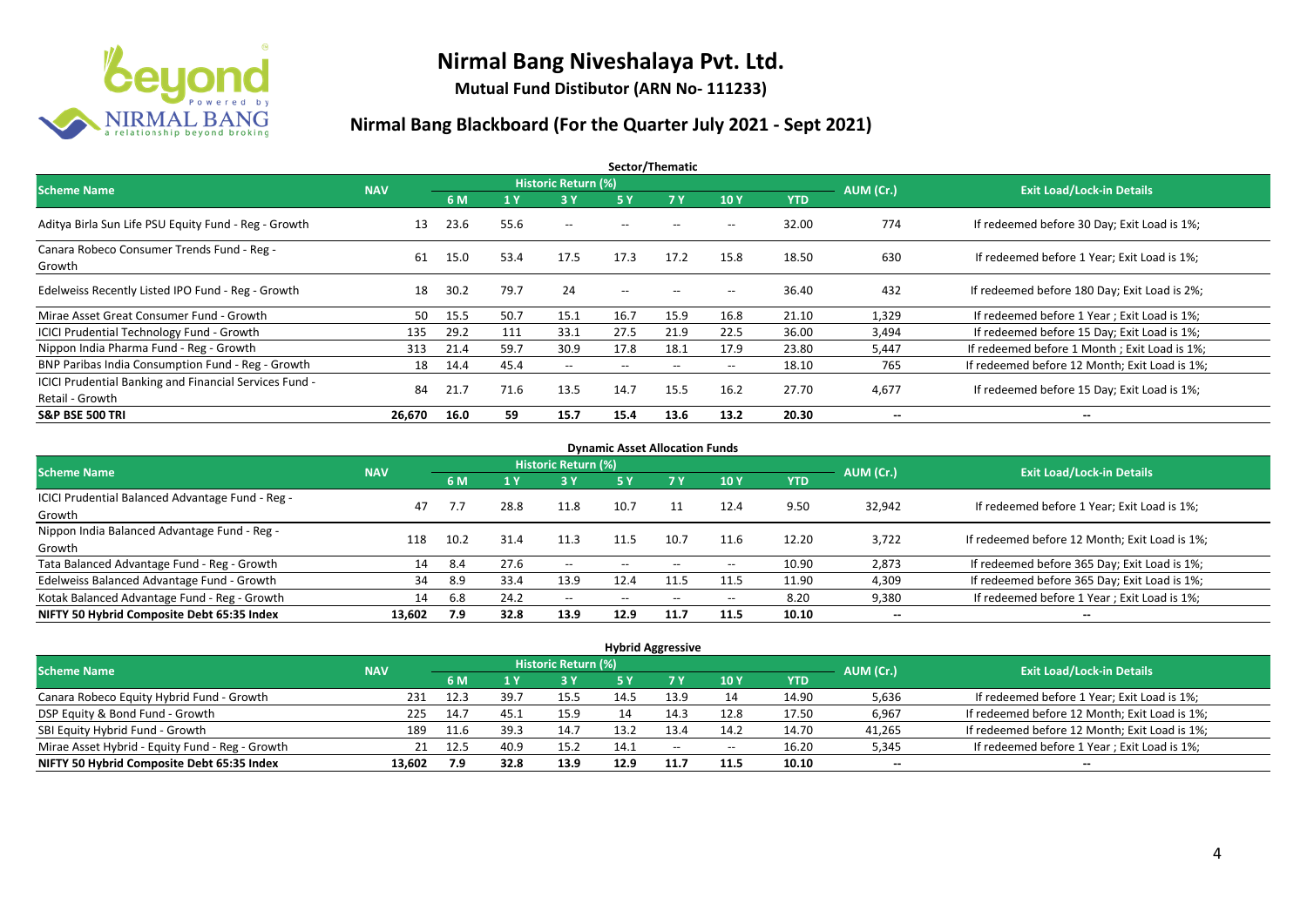

**Mutual Fund Distibutor (ARN No- 111233)**

| <b>Scheme Name</b>                                 | <b>NAV</b> |      |      | <b>Historic Return (%)</b> |                          |       |       |            | AUM (Cr.) | <b>Exit Load/Lock-in Details</b>              |
|----------------------------------------------------|------------|------|------|----------------------------|--------------------------|-------|-------|------------|-----------|-----------------------------------------------|
|                                                    |            | 6 M  |      | <b>3 Y</b>                 |                          |       | 10Y   | <b>YTD</b> |           |                                               |
| HDFC Multi - Asset Fund - Growth                   | 45         | 9.5  | 34.8 | 13.1                       | 10.8                     | 10    | 10.3  | 10.80      | 905       | If redeemed before 12 Month; Exit Load is 1%; |
| Nippon India Multi Asset Fund - Reg - Growth       |            | 9.9  | $-$  | $- -$                      | $- -$                    | $-$   | $- -$ | 12.00      | 1,096     | If redeemed before 1 Year; Exit Load is 1%;   |
| Tata Multi Asset Opportunities Fund - Reg - Growth | 15.        | 12.4 | 39.6 | $- -$                      | $\hspace{0.05cm} \ldots$ | $- -$ | $- -$ | 15.10      | 793       | If redeemed before 365 Day; Exit Load is 1%;  |
| NIFTY 50 Hybrid Composite Debt 65:35 Index         | 13.602     | 7.9  | 32.8 | 13.9                       | 12.9                     | 11.7  | 11.5  | 10.10      | --        | $\sim$                                        |

|                                               |            |        |        |                     |     | Gold |                          |            |                          |                                                                                                           |
|-----------------------------------------------|------------|--------|--------|---------------------|-----|------|--------------------------|------------|--------------------------|-----------------------------------------------------------------------------------------------------------|
| <b>Scheme Name</b>                            | <b>NAV</b> |        |        | Historic Return (%) |     |      |                          |            | AUM (Cr.)                | <b>Exit Load/Lock-in Details</b>                                                                          |
|                                               |            | 6 M    |        | <b>3 Y</b>          | ς γ |      | 10Y                      | <b>YTD</b> |                          |                                                                                                           |
| <b>HDFC Gold Fund - Growth</b>                |            | -3.1   | $-3.1$ | 15.5                |     | 6.7  | $\hspace{0.05cm} \dashv$ | $-4.60$    | 1,194                    | If redeemed before 6 Months; Exit Load is 2%; If redeemed bet. 6<br>Months to 12 Months; Exit Load is 1%; |
| Kotak Gold Fund - Reg - Growth                | 20         | $-2.6$ | -2.u   | 16.3                | 8.5 | 6.8  | 6.1                      | $-4.20$    | 948                      | If redeemed before 1 Year; Exit Load is 1%;                                                               |
| Nippon India Gold Savings Fund - Reg - Growth | 20         | $-2.9$ | $-3.3$ | 15.3                | 7.8 | 6.5  |                          | -4.50      | 1,372                    | If redeemed before 15 Day; Exit Load is 1%;                                                               |
| <b>Prices of Gold</b>                         | 48.182     | $-2.2$ | -1.8   | 16.9                | 9.3 | 8.2  | 7.7                      | $-3.60$    | $\overline{\phantom{a}}$ | $\overline{\phantom{a}}$                                                                                  |

| <b>Arbitrage Fund</b>                      |            |    |     |     |                            |  |     |                          |            |           |                                                 |  |  |  |
|--------------------------------------------|------------|----|-----|-----|----------------------------|--|-----|--------------------------|------------|-----------|-------------------------------------------------|--|--|--|
| <b>Scheme Name</b>                         | <b>NAV</b> |    |     |     | <b>Historic Return (%)</b> |  |     |                          |            | AUM (Cr.) | <b>Exit Load/Lock-in Details</b>                |  |  |  |
|                                            |            |    | 1 M | 3 M | 6 M                        |  |     | 3 Y                      | <b>YTD</b> |           |                                                 |  |  |  |
| IDFC Arbitrage Fund - Reg - Growth         |            | 26 | -35 |     |                            |  |     | 4.9                      | 3.80       | 7,161     | If redeemed before 1 Month; Exit Load is 0.25%; |  |  |  |
| Kotak Equity Arbitrage Fund - Reg - Growth |            | 30 | 4.2 |     |                            |  |     | 57                       | 4.30       | 21,836    | If redeemed before 30 Day; Exit Load is 0.25%;  |  |  |  |
| Tata Arbitrage Fund - Reg - Growth         |            |    | 4.2 |     |                            |  | 4.8 | $\hspace{0.05cm} \ldots$ | 4.10       | 8,261     | If redeemed before 30 Day; Exit Load is 0.25%;  |  |  |  |
| Nippon India Arbitrage Fund - Reg - Growth |            |    | ⊿ ⊣ | 4.4 | 4.4                        |  | 4.4 | ヒフ                       | 4.10       | 12,054    | If redeemed before 1 Month; Exit Load is 0.25%; |  |  |  |

|                                                     |            |                   |     |                            |     | <b>Overnight Fund</b> |                          |                 |           |                                  |
|-----------------------------------------------------|------------|-------------------|-----|----------------------------|-----|-----------------------|--------------------------|-----------------|-----------|----------------------------------|
| <b>Scheme Name</b>                                  | <b>NAV</b> |                   |     | <b>Historic Return (%)</b> |     |                       | <b>YTM</b>               | Avg             | AUM (Cr.) | <b>Exit Load/Lock-in Details</b> |
|                                                     |            | $1 \, \mathrm{W}$ | 2 W | 1 M                        | 3 M | 1Y                    |                          | <b>Maturity</b> |           |                                  |
| Aditya Birla Sun Life Overnight Fund - Reg - Growth | 1.120      | 3.0               | 3.1 | 3.1                        | 3.1 |                       | 3.26                     | 0.00            | 11,201    | Nil                              |
| IDFC Overnight Fund - Reg - Growth                  | 1,105      | 3.1               |     | 3.1                        |     |                       | 3.22                     | 0.00            | 1,506     | Nil                              |
| Tata Overnight Fund - Reg - Growth                  | 1,093      | 3.0               |     |                            |     |                       | 3.24                     | 0.00            | 1,503     | Nil                              |
| Nippon India Overnight Fund - Reg - Growth          | 111        | 3.0               |     | 3.1                        |     |                       | 3.22                     | 0.00            | 5,273     | Nil                              |
| <b>CRISIL Liquid Fund Index</b>                     | $\sim$     | 3.6               | 3.5 | 3.6                        | 3.5 | 3.7                   | $\overline{\phantom{a}}$ | $- -$           | $- -$     | $\hspace{0.05cm}$                |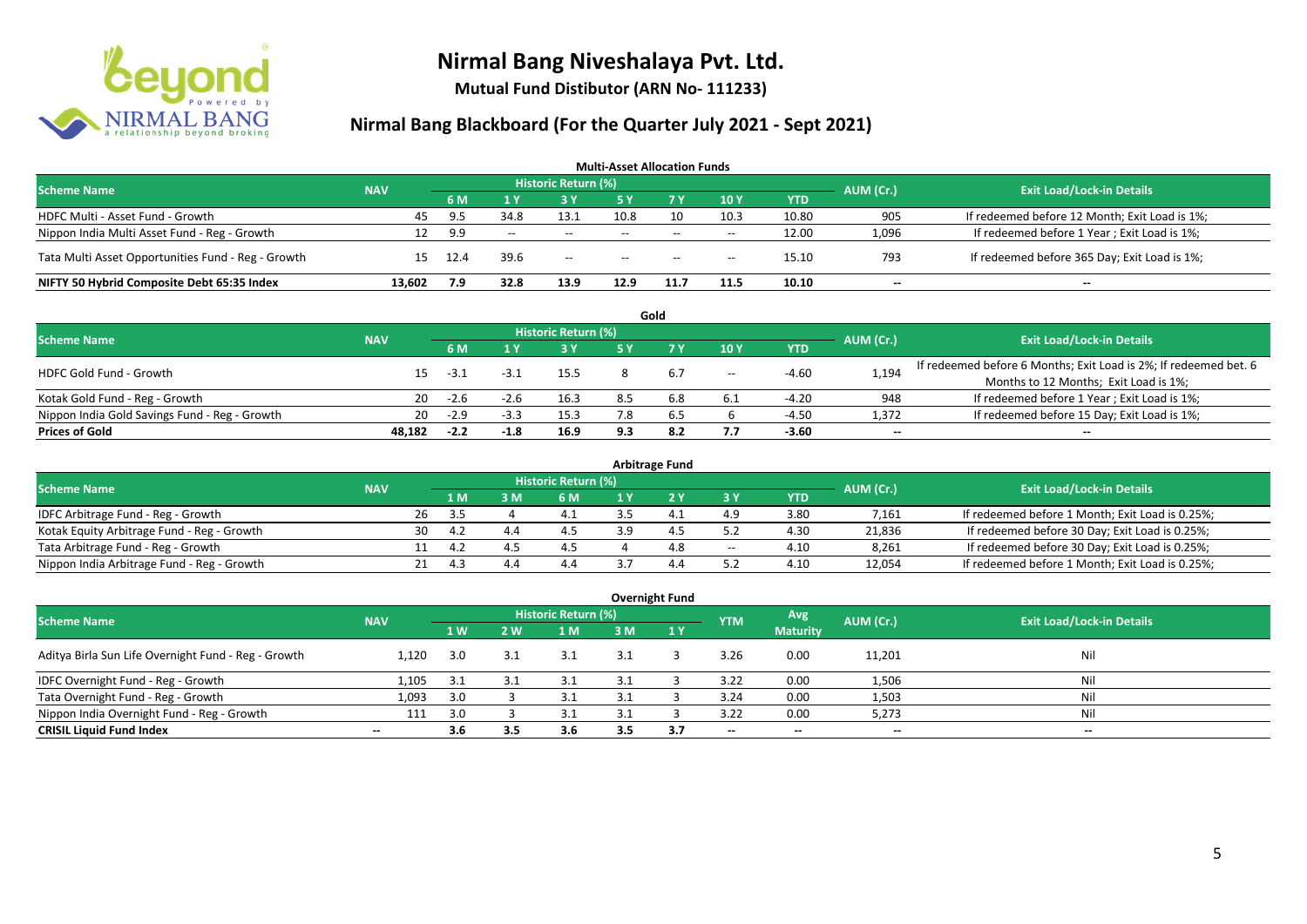

**Mutual Fund Distibutor (ARN No- 111233)**

| <b>Liquid Funds</b>                              |                          |           |     |                            |     |     |                          |                 |              |                                                |  |  |  |
|--------------------------------------------------|--------------------------|-----------|-----|----------------------------|-----|-----|--------------------------|-----------------|--------------|------------------------------------------------|--|--|--|
| <b>Scheme Name</b>                               | <b>NAV</b>               |           |     | <b>Historic Return (%)</b> |     |     | <b>YTM</b>               | Avg             | AUM (Cr.)    | <b>Exit Load/Lock-in Details</b>               |  |  |  |
|                                                  |                          | <b>1W</b> | 2 W | 1 M                        | 3 M |     |                          | <b>Maturity</b> |              |                                                |  |  |  |
| Aditya Birla Sun Life Liquid Fund - Reg - Growth | 332                      | 3.4       |     | 3.3                        |     |     | 3.51                     | 0.15            | 30,806       | *Ref Footnote                                  |  |  |  |
| ICICI Prudential Liquid Fund - Reg - Growth      | 306                      | -3.5      |     | 3.3                        |     |     | 3.46                     | 0.13            | 36,920       | *Ref Footnote                                  |  |  |  |
| Kotak Liquid Fund - Reg - Growth                 | 4,179                    | 3.4       |     | 3.3                        |     |     | 3.46                     | 0.13            | 29,526       | *Ref Footnote                                  |  |  |  |
| Nippon India Liquid Fund - Reg - Growth          | 5.044                    | 3.4       |     | 3.3                        |     |     | 3.45                     | 0.15            | 22,557       | *Ref Footnote                                  |  |  |  |
| Mahindra Manulife Liquid Fund - Reg - Growth     | 1,342                    | 3.4       |     | 3.4                        |     |     | 3.54                     | 0.13            | 1,599        | *Ref Footnote                                  |  |  |  |
| <b>CRISIL Liquid Fund Index</b>                  | $\overline{\phantom{a}}$ | 3.6       | 3.5 | 3.6                        | 3.5 | 3.7 | $\overline{\phantom{a}}$ | $\sim$          | $\mathbf{u}$ | $\hspace{0.1mm}-\hspace{0.1mm}-\hspace{0.1mm}$ |  |  |  |

|                                                   |            |     |     |                     |     | <b>Ultra Short Fund</b> |                          |                          |              |                                  |
|---------------------------------------------------|------------|-----|-----|---------------------|-----|-------------------------|--------------------------|--------------------------|--------------|----------------------------------|
| Scheme Name                                       | <b>NAV</b> |     |     | Historic Return (%) |     |                         | <b>YTM</b>               | Avg                      | AUM (Cr.)    | <b>Exit Load/Lock-in Details</b> |
|                                                   |            | 1 M | : M | 6 M                 |     | 3 Y                     |                          | <b>Maturity</b>          |              |                                  |
| HDFC Ultra Short Term Fund - Reg - Growth         | 12         | 4.2 | ιq  | 3.9                 | 4.1 | $-$                     | 4.07719                  | 0.53                     | 16,034       | Ni                               |
| ICICI Prudential Ultra Short Term Fund - Growth   | 22         | 4.2 |     | 4.3                 | 4.7 |                         | 4.72                     | 0.50                     | 10,338       | Ni                               |
| UTI Ultra Short Term Fund - Growth                | 3.292      |     |     | 3.4                 | 3.8 | 46 F                    | 4.16                     | 0.51                     | 2,106        | Ni                               |
| Aditya Birla Sun Life Savings Fund - Reg - Growth | 428        | 4.7 |     | 4.3                 | 4.6 |                         | 4.35                     | 0.54                     | 18,789       | Nil                              |
| <b>NIFTY Ultra Short Duration Debt Index</b>      | 4,310      | 4.4 | 4.1 |                     |     | 6.4                     | $\overline{\phantom{a}}$ | $\overline{\phantom{a}}$ | $\mathbf{u}$ | $\sim$                           |

|                                                  |            |      |     |                            | <b>Money Market Fund</b> |           |                          |                 |                                                |                                               |
|--------------------------------------------------|------------|------|-----|----------------------------|--------------------------|-----------|--------------------------|-----------------|------------------------------------------------|-----------------------------------------------|
| <b>Scheme Name</b>                               | <b>NAV</b> |      |     | <b>Historic Return (%)</b> |                          |           | <b>YTM</b>               | Avg             | AUM (Cr.)                                      | <b>Exit Load/Lock-in Details</b>              |
|                                                  |            | 1 M  | 3 M | 6 M                        |                          | <b>3Y</b> |                          | <b>Maturity</b> |                                                |                                               |
| Aditya Birla Sun Life Money Manager Fund - Reg - | 288        | 4.2  |     | 4.1                        | 4.1                      | 6.9       | 3.98                     | 0.39            | 13,622                                         | Nil                                           |
| Growth                                           |            |      |     |                            |                          |           |                          |                 |                                                |                                               |
| SBI Savings Fund - Growth                        | 33         | 3.7  |     | 3.6                        | 3.6                      | 6.2       | 3.85                     | 0.41            | 22,381                                         | If redeemed before 3 Days; Exit Load is 0.1%; |
| HDFC Money Market Fund - Growth                  | 4.470      | -4.1 |     |                            |                          | 6.8       | 3.95758                  | 0.43            | 13,854                                         | Nil                                           |
| Nippon India Money Market Fund - Reg - Growth    | 3,232      | 4.3  | 3.9 |                            |                          | 6.6       | 3.88                     | 0.47            | 7,318                                          | Nil                                           |
| Tata Money Market Fund - Reg - Growth            | 3,685      | -4.5 | 4.2 | 4.3                        | 4.2                      | - 4.      | 4.09                     | 0.55            | 3,864                                          | Nil                                           |
| <b>CRISIL Liquid Fund Index</b>                  | $\sim$     | 3.6  | 3.5 | 3.6                        | 3.7                      | 5.6       | $\overline{\phantom{a}}$ | $\sim$          | $\hspace{0.1mm}-\hspace{0.1mm}-\hspace{0.1mm}$ | $\mathbf{m}$                                  |

| <b>Short Term Fund</b>                           |            |    |       |  |                                  |  |  |            |                 |           |                                  |  |  |
|--------------------------------------------------|------------|----|-------|--|----------------------------------|--|--|------------|-----------------|-----------|----------------------------------|--|--|
| <b>Scheme Name</b>                               | <b>NAV</b> |    |       |  | Historic Return (%) <sup> </sup> |  |  | <b>YTM</b> | Avg             | AUM (Cr.) | <b>Exit Load/Lock-in Details</b> |  |  |
|                                                  |            |    | 1 M I |  | 6 M                              |  |  |            | <b>Maturity</b> |           |                                  |  |  |
| HDFC Short Term Debt Fund - Growth               |            |    |       |  |                                  |  |  | 5.31       | 3.13            | 18.017    | Ni                               |  |  |
| Nippon India Short Term Fund - Reg - Growth      |            | 42 | -4.3  |  | 5.3                              |  |  | 5.23       | 2.22            | 9,249     | Nil                              |  |  |
| <b>ICICI Prudential Short Term Fund - Growth</b> |            |    | 3 O   |  | 3.8                              |  |  | 5.59       | 4.06            | 20,921    | Nii                              |  |  |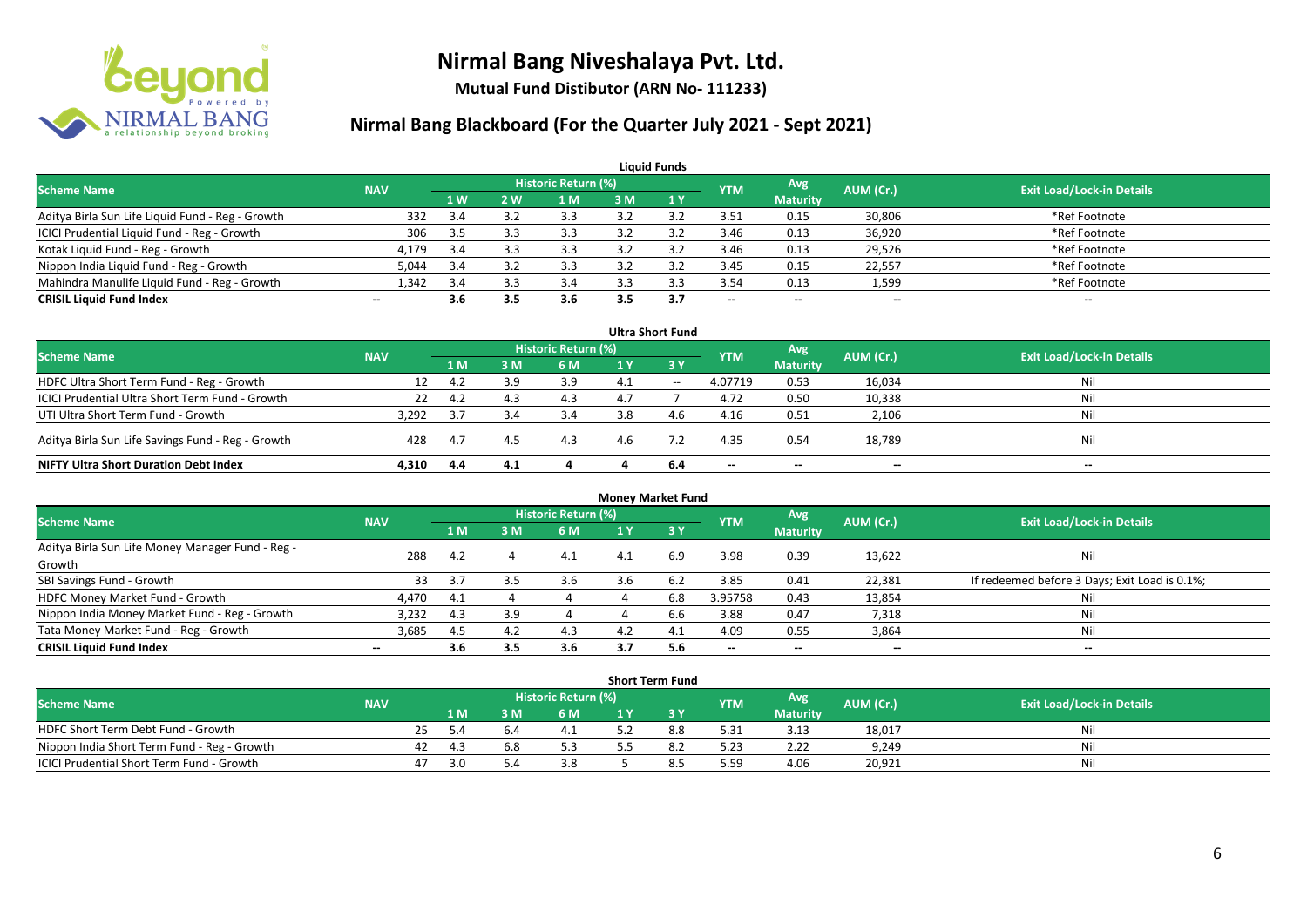

**Mutual Fund Distibutor (ARN No- 111233)**

| <b>Low Duration Fund</b>                          |            |      |     |                     |     |                  |            |                 |           |                                  |  |  |  |
|---------------------------------------------------|------------|------|-----|---------------------|-----|------------------|------------|-----------------|-----------|----------------------------------|--|--|--|
| <b>Scheme Name</b>                                | <b>NAV</b> |      |     | Historic Return (%) |     |                  | <b>YTM</b> | Avg             | AUM (Cr.) | <b>Exit Load/Lock-in Details</b> |  |  |  |
|                                                   |            | 1 M  | 3 M | 6 M                 | 1 Y | $\overline{3}$ Y |            | <b>Maturity</b> |           |                                  |  |  |  |
| HDFC Low Duration Fund - Growth                   | 46         | -5.5 |     | 3.9                 |     |                  | 4.62128    | 2.29            | 26,073    | Nil                              |  |  |  |
| ICICI Prudential Savings Fund - Reg - Growth      | 423        | 5.7  | 5.8 | 3.7                 |     |                  | 4.73       | 3.75            | 32,102    | Nil                              |  |  |  |
| Nippon India Low Duration Fund - Reg - Growth     | 2,967      | 4.7  |     | 4.8                 |     | 6.8              | 4.88       | 0.93            | 9,368     | Nil                              |  |  |  |
| Mirae Asset Savings Fund - Regular Savings Plan - | 1.803      | 4.0  | 3.9 | 3.5                 | 3.8 | 5.8              | 4.1        | 0.82            |           | Nil                              |  |  |  |
| Growth                                            |            |      |     |                     |     |                  |            |                 | 1,113     |                                  |  |  |  |
| Kotak Low Duration Fund - Std - Growth            | 2,663      | 4.1  | 4.5 | 3.7                 | 4.4 |                  | 4.66       | 1.92            | 13,850    | Nil                              |  |  |  |

| <b>Banking &amp; PSU Bond Funds</b>                 |            |    |     |  |                            |     |       |            |                 |           |                                  |  |  |  |
|-----------------------------------------------------|------------|----|-----|--|----------------------------|-----|-------|------------|-----------------|-----------|----------------------------------|--|--|--|
| <b>Scheme Name</b>                                  | <b>NAV</b> |    |     |  | <b>Historic Return (%)</b> |     |       | <b>YTM</b> | <b>Avg</b>      | AUM (Cr.) | <b>Exit Load/Lock-in Details</b> |  |  |  |
|                                                     |            |    | 1 M |  | 6 M                        |     |       |            | <b>Maturity</b> |           |                                  |  |  |  |
| HDFC Banking and PSU Debt Fund - Reg - Growth       |            | 18 | 5.4 |  | 3.8                        |     | 8.8   | 5.57       | 3.95            | 9,927     | Nil                              |  |  |  |
| Tata Banking & PSU Debt Fund - Reg - Growth         |            |    | 5.0 |  |                            | 10  | $- -$ | 5.19       | 3.05            | 478       | Nil                              |  |  |  |
| Kotak Banking and PSU Debt Fund - Reg - Growth      |            |    |     |  | 39                         | 4.4 |       | 5.8        | 5.30            | 9,290     | Nil                              |  |  |  |
| Nippon India Banking & PSU Debt Fund - Reg - Growth |            | 16 | 4.0 |  | 4.2                        | 4., |       | ے .        | 2.91            | 6,410     | Nil                              |  |  |  |

| <b>Corporate Bond Funds</b>                         |            |      |     |                            |     |             |            |                               |           |                                  |  |
|-----------------------------------------------------|------------|------|-----|----------------------------|-----|-------------|------------|-------------------------------|-----------|----------------------------------|--|
| <b>Scheme Name</b>                                  | <b>NAV</b> |      |     | <b>Historic Return (%)</b> |     |             | <b>YTM</b> | <b>Avg</b><br><b>Maturity</b> | AUM (Cr.) | <b>Exit Load/Lock-in Details</b> |  |
|                                                     |            | 1 M  | 3 M | 6 M                        | 1 Y | <b>73 V</b> |            |                               |           |                                  |  |
| ICICI Prudential Corporate Bond Fund - Reg - Growth | 23         | 2.2  |     | 3.8                        | 4.7 | 8.5         | 5.13       | 4.22                          | 20,276    | Nil                              |  |
| IDFC Corporate Bond Fund - Reg - Growth             |            | -4.5 | 6.8 | 4.4                        | 4.6 | 8.5         | 5.19       | 2.64                          | 20,751    | Nil                              |  |
| HDFC Corporate Bond Fund - Growth                   | 25         | 4.1  | b.b | 3.8                        | 4.9 | 9.2         | 5.42234    | 4.26                          | 26,698    | Nil                              |  |
| Kotak Corporate Bond Fund - Std - Growth            | 2.949      | 4.3  |     | 3.8                        | 4.9 | 8.2         | 5.19       | 2.94                          | 9,849     | Nil                              |  |
| Axis Corporate Debt Fund - Reg - Growth             | 13         | 3.6  |     | 4.2                        | ר ב | 7.8         | 4.9        | 2.28                          | 4,876     | Nil                              |  |

|                                            |            |    |       |      |                            |     | <b>Credit Risk Fund</b> |            |                 |           |                                                                          |
|--------------------------------------------|------------|----|-------|------|----------------------------|-----|-------------------------|------------|-----------------|-----------|--------------------------------------------------------------------------|
| <b>Scheme Name</b>                         | <b>NAV</b> |    |       |      | <b>Historic Return (%)</b> |     |                         | <b>YTM</b> | Avg             | AUM (Cr.) | <b>Exit Load/Lock-in Details</b>                                         |
|                                            |            |    | /1 M. | 3 M  | 6 M                        | 1 Y | <b>73Y</b>              |            | <b>Maturity</b> |           |                                                                          |
| ICICI Prudential Credit Risk Fund - Growth |            | 24 | 7.1   | 10.3 | 7.3                        |     | 8.8                     | 7.02       | 2.79            | 7,626     | If redeemed before 1 Year; Exit Load is 1%;                              |
| HDFC Credit Risk Debt Fund - Reg - Growth  |            | 19 | -8.0  | 10.9 |                            |     | 9.1                     | 7.03001    | 3.06            | 7,784     | If redeemed before 12 Month; Exit Load is 1%; If redeemed bet. 12        |
|                                            |            |    |       |      |                            |     |                         |            |                 |           | Month to 18 Month; Exit Load is 0.5%;                                    |
| SBI Credit Risk Fund - Growth              |            |    |       |      |                            |     |                         |            |                 |           | If redeemed before 12 Month; Exit Load is 3%; If redeemed bet. 12        |
|                                            |            |    | 5.5   |      | 5.5                        |     |                         | 6.58       | 2.49            |           | 3,473 Month to 24 Month; Exit Load is 1.5%; If redeemed bet. 24 Month to |
|                                            |            |    |       |      |                            |     |                         |            |                 |           | 36 Month; Exit Load is 0.75%;                                            |